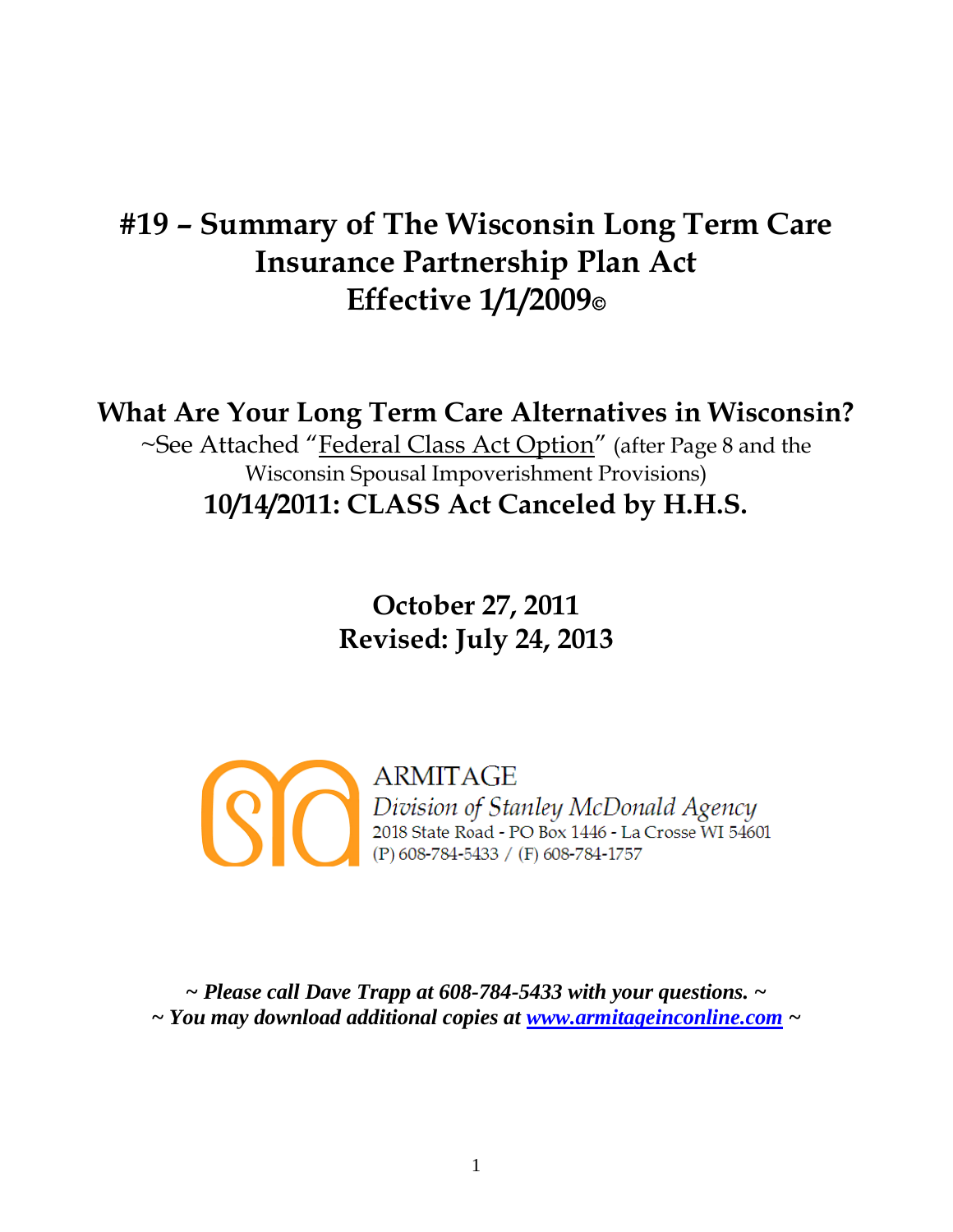Note: This is only a brief summary of laws and contracts. Please refer to the actual regulations, legislation or contracts for more detailed information.

## *Why an End of Life or Disability Long Term Care Plan is Necessary*

You have a Long Term care plan set up by your Government (that you may not like) under Medicare and/or Medicaid. So, why do you need some other plan for your parents' or your own Long Term Care?

- I. The Government won't pay for your care unless you are impoverished.
	- A. Coverage under Medicare is limited to recovery from illness/injury. After 3 days of hospitalization, Medicare will cover 20 days of nursing home recovery with no deductible and another 80 days of recovery with a \$148.00/day copayment and then Medicare provides no coverage. Also, Medicare requires that you are recovering (getting better) for coverage. Medicare does not pay for maintenance care. There is no Long Term Care in Medicare.
	- B. The State and Federal Medicaid program is going bust under the weight of in-home and nursing home care costs for our aging population. The Deficit Reduction Act of 2005 was passed to reduce government spending. Part of the Act was a 5 year look back penalty.
	- C. Therefore, when establishing Medicaid eligibility, there is a general 5 year look back cash and asset gifting rule that defines your possible penalty period. For example:
		- If you gift \$500,000 over 5 years before you seek eligibility for Medicaid (you don't know when that could be), the \$500,000 is divided by the average nursing home costs in your area.

 $$500,000 \div $5,000 \mod 6$ . (Ave. nursing home cost) = 100 months 100 months  $\div$  12 = 8.33 years penalty waiting period You must wait 8.33 years before you are eligible for help from Medicaid. This is your penalty period.

- This rule would motivate you to try to save assets approximately equal to all of your gifting in the 5-year look back period. If you have to apply for Medicaid (because your penalty could equal a longer waiting period to receive Medicaid that would then be covered by the cash), you must save or have care be paid for by a Long Term Care Insurance policy.
- D. So even if you do qualify for Medicaid nursing home care, do you want to spend the rest of your life in a Medicaid nursing home, without a lot of homecare advantages and options?
- II. Medicare and Medicaid programs are busting the budgets of the Federal and State Government. Benefit increases are not likely.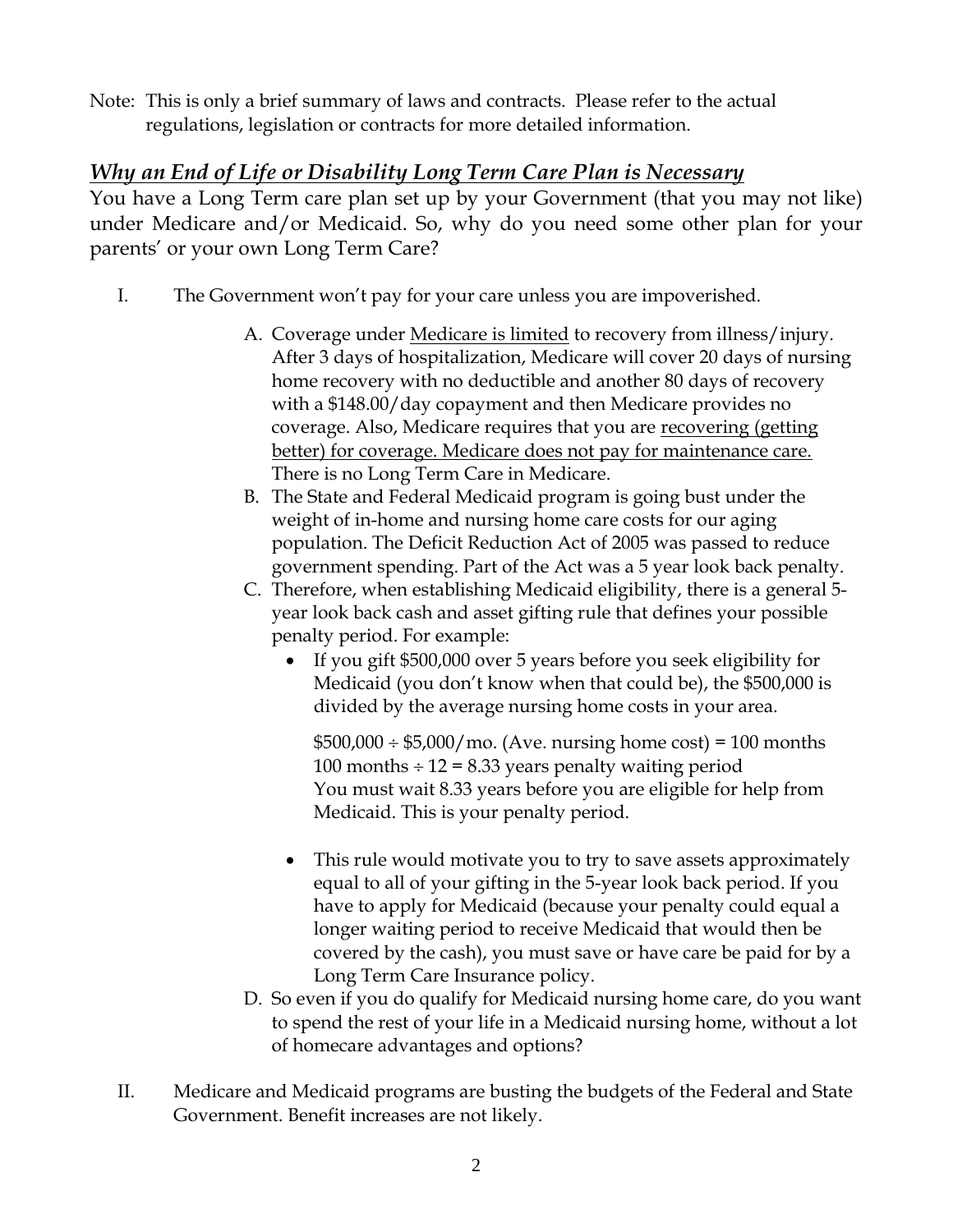- III. Your health insurance may provide limited, skilled nursing home and/or hospice coverage for short term care, but only after an insured illness or accident. There is not much help here.
- IV. Your spouse, daughter, son, etc. don't usually have the skills, time, money, or live close enough to care for you.
	- A. The 21<sup>st</sup> century American family is spread across the county, not just across the county or state. They are not close enough to care for you.
	- B. Your sons, daughters (and their spouses) have to work to support their family and can't afford to quit their job to care for you.
	- C. The highest lifestyle risk for depression is care giving. Seventy-one percent of caregivers suffer from periodic depression, as compared to 34% of the general population.
	- D. A working caregiver suffers a 50% loss of productivity on the job.
- V. Your assets paying for Long Term Care is a very expensive plan of \$6,000/mo. for an undetermined time. You lose assets after a surcharge and/or pay taxes if you use qualified money to pay for Long Term Care.
- VI. You can save your spouse, your family and your wealth with a Long Term Care Plan. The Wisconsin Long Term Care Insurance Partnership Plan Act (effective 1/1/2009) which allows purchasers of qualified Long Term Care Insurance to:
	- **A. Shelter (credit) more of your income if you must apply for Medicaid.**
	- **B. Allows you and/or your spouse to keep more assets as some are disregarded. The insured Long Term Care benefit payments received increase assets retained.**
	- **C. Reduces the amount of state recovery of your Medicaid costs when you die. It limits recovery, subtracting benefits paid by your Long Term Care insurance plan from what you may owe the state.**
	- **D. Allows you the freedom to have better care where you want it (usually at your home as long as possible). A Medicaid nursing home or community facility may not even be available or agreeable. As an option, you can also return your premium to your heirs with no tax, less the benefits you may use. Your cost of insurance can only be the loss of use of the money and interest cost, a 100% tax advantage.**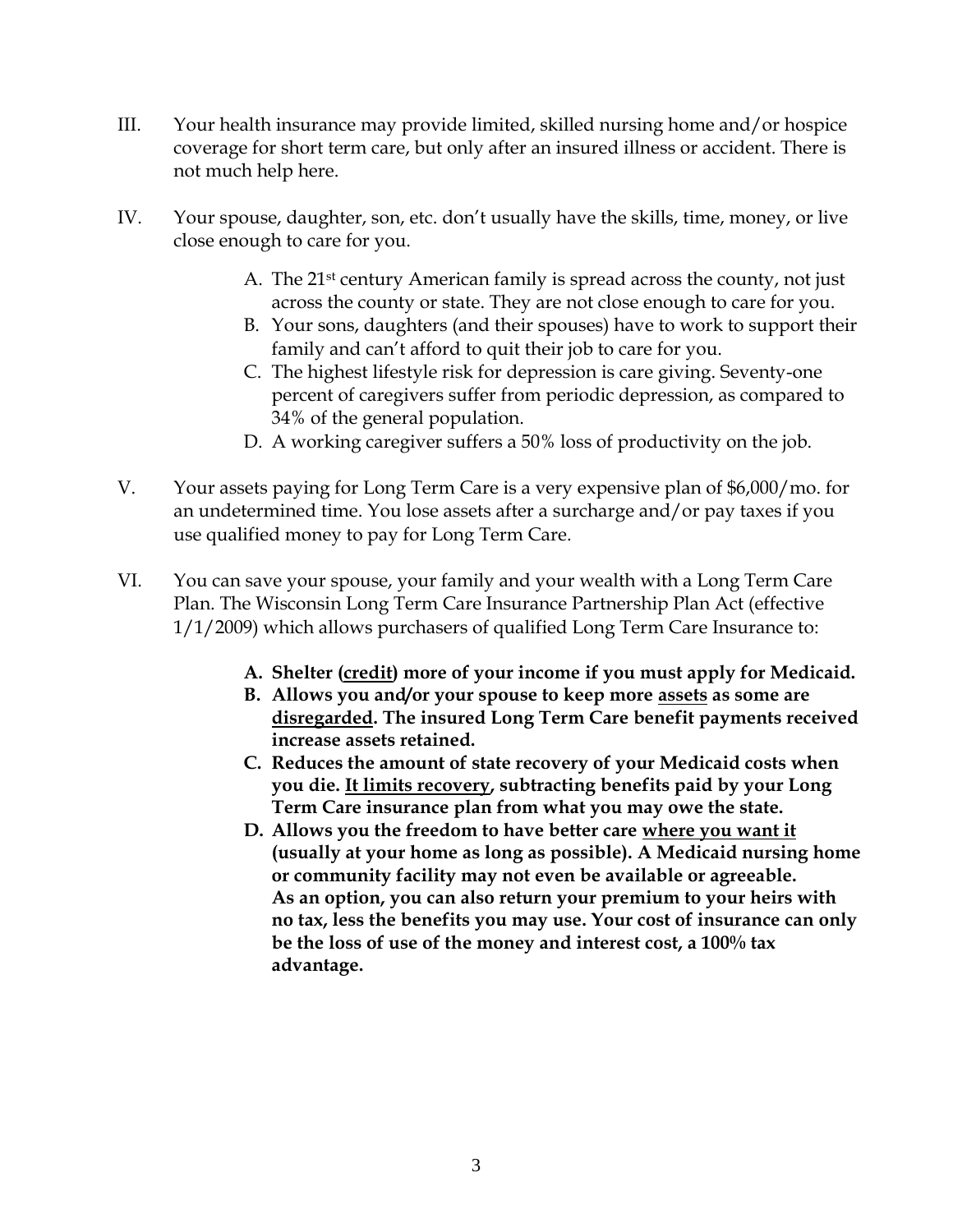- VII. For 3-10% the cost of Long Term Care, on a monthly basis, you may purchase a qualified Wisconsin Long Term Care Partnership Plan Insurance Policy. For most insureds, all premiums are tax deductible on a favorable Federal basis for qualified Long Term Care plans (see page 7) or on a State basis for any Long Term Care insurance coverage.
	- A. An employer may also pay the premium for anyone on a logical basis and it is tax deductible to the company with no income to the employee and the benefit is received tax free. The employer can discriminate with a Return of Premium provision (100% of the unused premium is returned to the insureds beneficiaries).
	- B. Self employed owners/employees of non C-Corp's (pass-through tax entities) also have the premium tax deductible at annual premium deduction limits established by the IRS.

| FEDERAL PREMIUM DEDUCTION LIMIT |               |               |               |               |  |
|---------------------------------|---------------|---------------|---------------|---------------|--|
| <b>Insured Age Before</b>       |               |               |               |               |  |
| Close of Tax Year               | 2010 Tax Year | 2011 Tax Year | 2012 Tax Year | 2013 Tax Year |  |
| 40 or younger                   | \$330         | \$340         | \$350         | \$360         |  |
| 41 to 50                        | \$620         | \$640         | \$660         | \$680         |  |
| 51 to 60                        | \$1,230       | \$1,270       | \$1,310       | \$1,360       |  |
| 61 to 70                        | \$3,290       | \$3,400       | \$3,500       | \$3,640       |  |
| 71 or older                     | \$4,110       | \$4,240       | \$4,370       | \$4,550       |  |

\* Per Diem Tax Free Benefit Limit is \$310 per Day.

- C. For the general tax-paying employee, there are only two tax deductions. The first is bad, the second is good.
	- 1. The Long Term Care Insurance premium can be added to your non-reimbursed medical expenses for a year and any amount exceeding 7.5% of your gross taxable income is deductible, for the amount you exceed the 7.5%.
	- 2. Tax Deduction
		- a. "Wisconsin law allows individuals to claim a reduction of income on the Wisconsin income tax return for the amount paid during the taxable year for a long-term care insurance policy, along with medical premium and all medical expenses that exceed 7.5% of your adjusted gross income. Your income reduction before tax is 7.5% of this excess, less any federal "pass-through entity" tax deduction already taken. This mainly benefits lower income employees with high medical expenses that are paying for long term care. For a tax deduction, a long term care insurance policy means a disability insurance policy or certificate advertised, marketed, offered or designed primarily to provide coverage for care that is provided in your home or in an institutional or community based setting. The care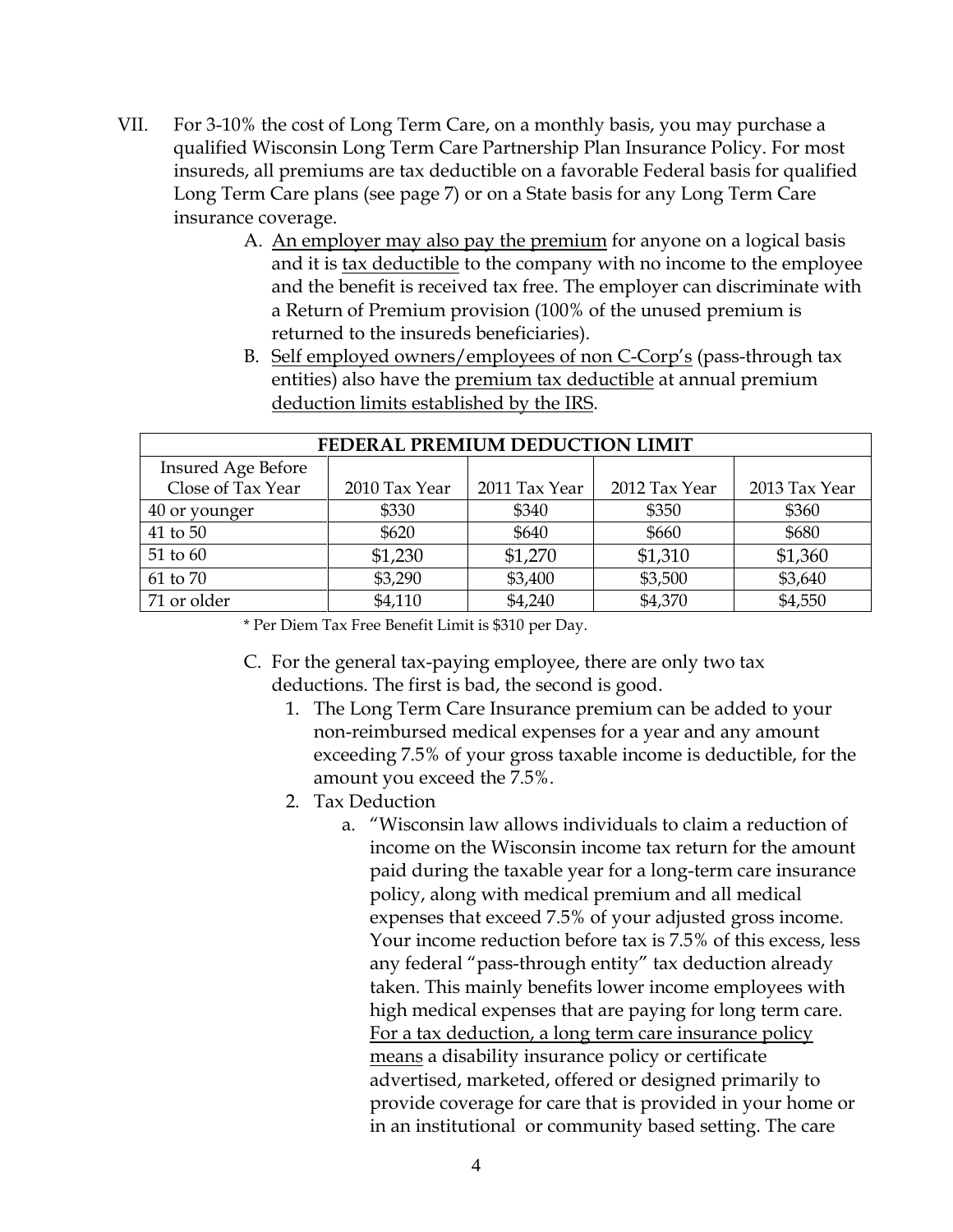must be convalescent or custodial care for a chronic condition or terminal illness. A worksheet is provided in the Wisconsin Department of Revenue Form 1 (Line 11) with instructions for computing the deduction for longterm care insurance."

- b. Minnesota Laws allow a direct tax reduction, or credit, of \$100 per year for single filers or \$200 for couples for qualified Long Term Care Plans only.
- D. The cost of Long Term Care insurance can not be taken as a federal tax deduction (all or a portion left after self employed table is taken or if you don't accumulate 7.5% in un-reimbursed medical expenses) can just be deducted from your Wisconsin taxable income. This deduction includes yourself and your spouse.
- E. No matter what your employment or tax status, you may pay Long Term Care insurance premiums from your Health Savings Account with 100% tax deductible dollars per year up to the HSA deduction limits (\$3,250 per Single and \$6,450 per Family for 2013).
- VIII. Here is your Government/Medicaid Long Term Care Plan (at least for most) if you need Medicaid. (**Due Diligence by all professional advisors is needed in Giving and Asset Management advice for all clients, especially those that are large and regular givers of their assets.**) The following Government Long Term Care Plan is for a single person applying to Medicaid. [Units of spousal assets are attached – Wisconsin Dept. of Health Services]
	- A. You can keep these Excluded Assets up to a \$2,000 Value
		- $\bullet$  Cash
		- Checking Account
		- $\bullet$  CD's
		- Life Insurance Policy
		- Stocks
- Bonds
- Non-Homestead Property
- Property Agreements CFD
- Any Liquid Assets
- ALL ONLY EQUAL TO \$2000
- B. You can also keep these other Excluded Assets if allowed by Medicaid
	- Your Homestead if a spouse or family member still lives there
	- Some Trusts
	- \$1500 Burial Policy
	- One Vehicle
	- Some Federal Payments No Social Security, only V.A.
	- Household Property
	- Personal Items (Clothing and Jewelry)
	- Long Term Care Verified Benefits paid out are disregarded assets sheltering assets \$1.00 for \$1.00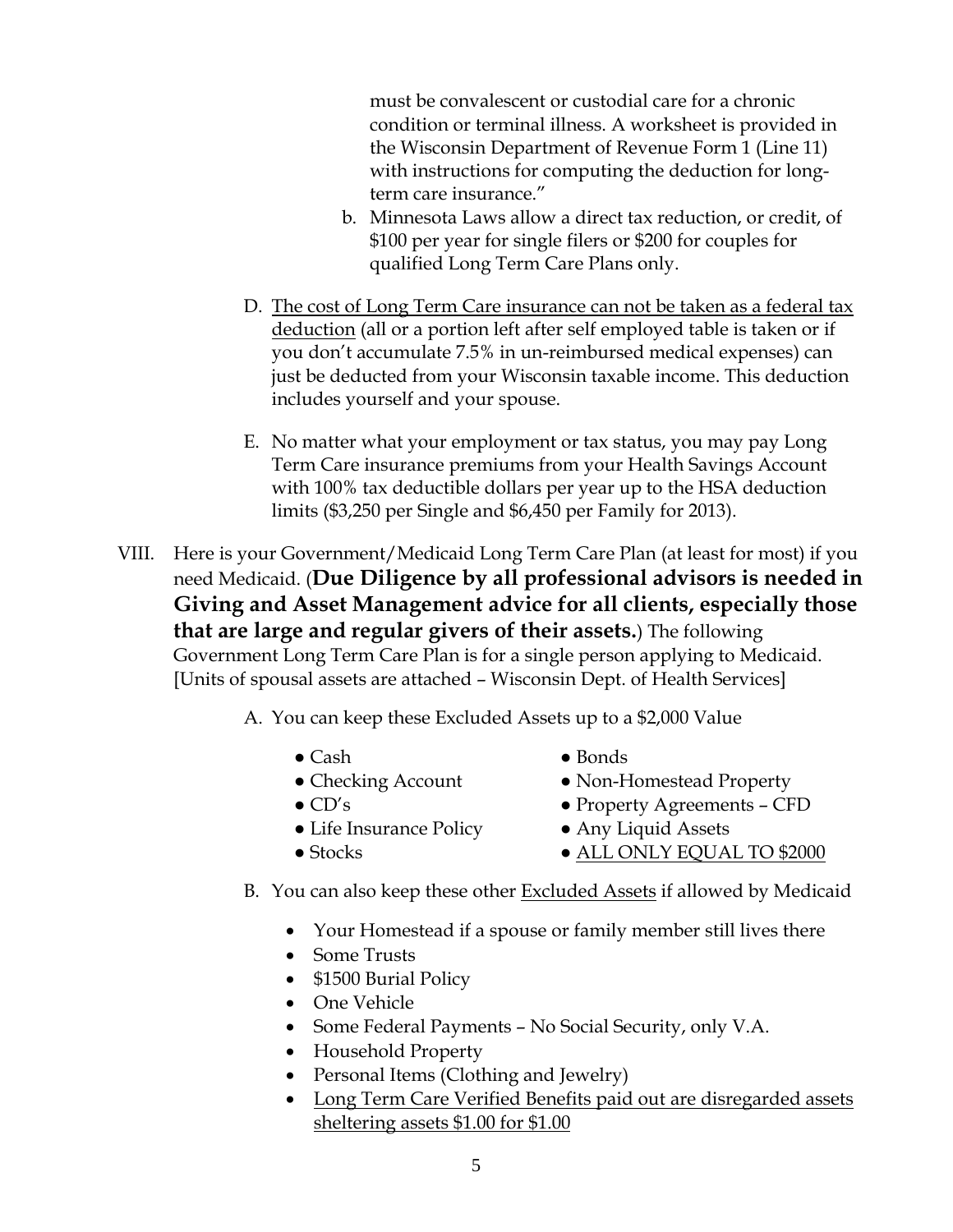- Income Limit for 2010 is \$32,868 with one institutionalized (for spouse or dependent family members of the single Medicaid recipient).
- C. A Single Persons Deductible for Medicaid eligibility with No Long Term Care Policy is:

(If giving away assets, remember the 5 year look back and waiting period penalty to be eligible for Medicaid.)

| Keep                  | Your Deductible to Liquidate to |
|-----------------------|---------------------------------|
|                       | <b>Receive Medicaid</b>         |
| \$1,500 Burial Policy | Your house and cottage          |
| \$2,000 in Assets     | All other Assets                |
| 1 Vehicle             | Your second car                 |
|                       | Your Toys                       |
| $$45/mo$ .            | All 401(k) Qualified Plans      |
|                       | Any business interests          |

D. A Married Persons Deductible for Medicaid eligibility with no Long Term Care Policy is:

(Remember the 5 year look back period and eligibility penalty - What is documented as assets of the couple "community spouse assets share" (CSAS) are totaled).

| Keep                      | <b>Your Medicaid Deductible</b> |  |  |
|---------------------------|---------------------------------|--|--|
| One House                 | Cottage                         |  |  |
| One Vehicle               | Second Car                      |  |  |
| \$2000 Excluded Assets    | All other Assets                |  |  |
| \$1500 Burial Policy      | All other Insurance             |  |  |
| \$104,400 CSAS            | All Above \$208,800             |  |  |
| \$2,610/mo. Spouse Income | \$1,400/mo. Medicaid Share      |  |  |

\* See Wisconsin Spousal Impoverishment Fact Sheet attached.

- IX. If you do not like your Medicaid Long Term Care plan you can use a qualified Wisconsin Long Term Care Partnership Plan as of 1/1/09 (or opt for the Federal Long Term Care Class Act as of 10/1/2012 through your employer) for better Long Term Care service options and to protect your family assets.
	- A. Premium Credits so you can (or you and your spouse) keep more income above the \$45/mo. or 2,739/mo. while you are receiving Medicaid.
	- B. Allows a disregard or shelter of assets equal to benefits paid out under a Wisconsin Long Term Care Partnership contract.
	- C. Limits recovery of Medicaid services revenue from you and/or your spouses estate at your death equal to the benefits paid by your Long Term Care policy.
	- The Wisconsin Long Term Care Partnership plan shelters assets for you and your spouses use and protects your estate assets from Wisconsin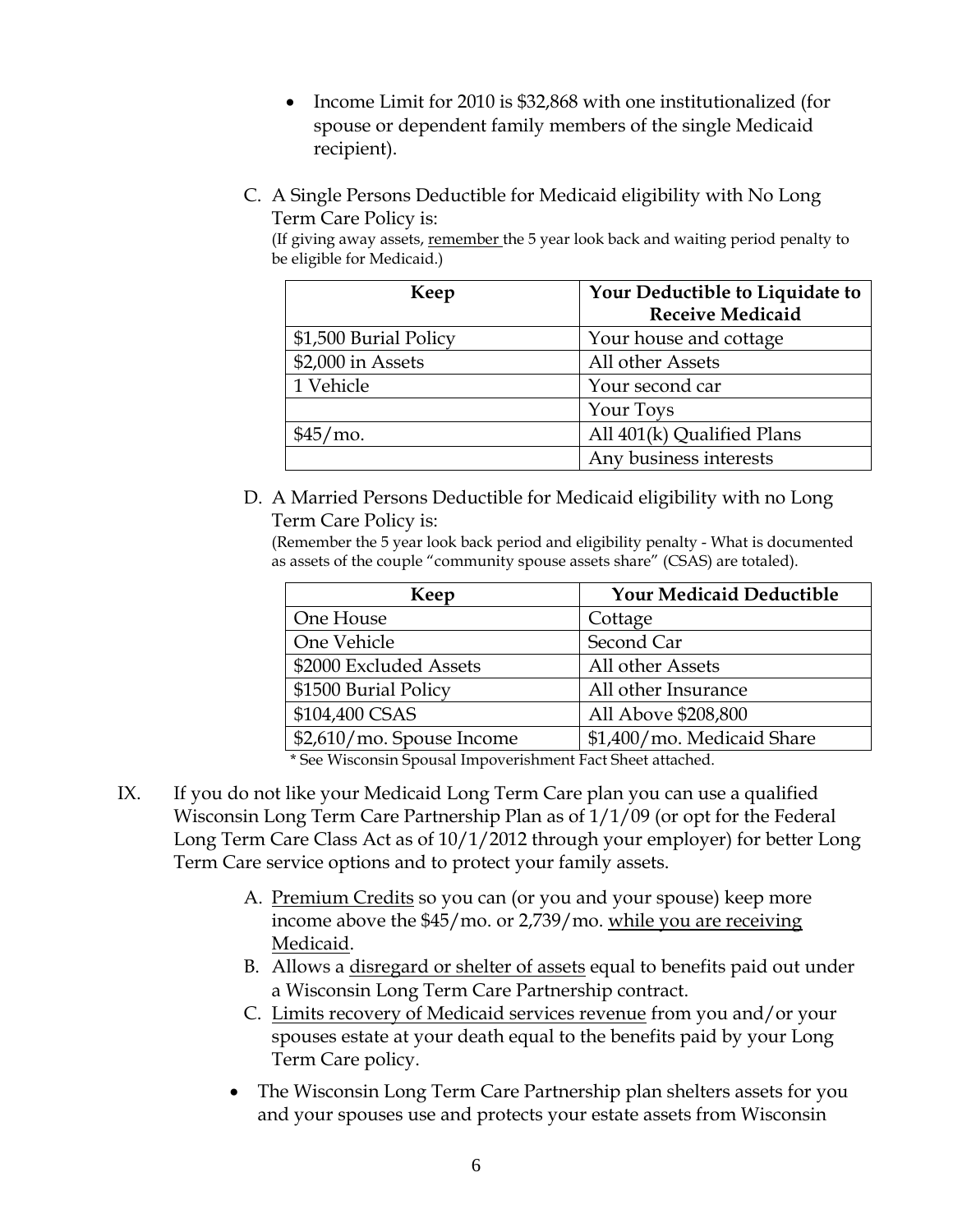recovery of costs from your estate. This is \$1.00 for \$1.00 asset protect by benefits purchased at a discount.

- Your Long Term Care Plan, the Wisconsin Long Term Care Partnership Plan of  $1/1/09$ , allows the purchase of a "qualified long term care plan".
- X. A Qualified Wisconsin Long Term Care Insurance Partnership Plan must contain these basic coverages (HIPAA 1996). This describes a federally qualified plan.
	- A. Benefits are tax-free
	- B. An MD must declare your need for Long Term Care
	- C. You can have no greater than a 90 day elimination period (your deductible – you pay the first 90 days of Care)
	- D. Your plan must pay after you can't perform 2 of 6 ADLs
		- 1. ADL's (Activities of Daily Living) Bathing, Dressing, Eating, Toileting, Maintaining Constinence and Transferring
		- 2. Severe Cognitive Impairment Alzheimer's, Dementia, Parkinson's Disease
		- 3. Only need one or the other not both.
	- E. There must be a non-forfeiture of value option after 3 years premium payment if there is a level of rate increases. You will receive benefit equal to premium when needed.
	- F. The policy must contain at least a 3% compound inflation clause (CPI or GPO are optional) if under age 61, and a minimum of 3% simple after age 61 until age 75. You don't have to purchase the 3% minimum demanded of the partnership qualified plan after age 75. At age 76 you can purchase Long Term Care Insurance without the premium cost of inflation protection.
- XI. There are three basic types of Wisconsin Long Term Care Partnership policies (besides life insurance and annuities with Long Term Care rider) that can sometimes qualify as a Wisconsin Long Term Care Policy Partnership Plan. They are 1) Reimbursement (you pay less premium), 2) Indemnity (you pay a little more premium), and 3) Cash (best but more premium).
	- 1. Reimbursement Trigger ADL or Cognitive Impairment, plan of care, satisfy elim, submit proof of loss and be reimbursed for actual expenses up to daily, weekly or monthly benefit
	- 2. Indemnity Trigger ADL or Cognitive Impairment, plan of care, satisfy elim, submit proof of loss and benefit indemnified up to daily, weekly or monthly benefit. If benefit exceeds actual cost, client gains additional funds.
	- 3. Cash Benefit Trigger ADL or Cognitive Impairment, plan of care, satisfy elim and insurer sends a periodic check for the insured's discretionary use.
- XII. Some Main Policy Definitions A. Care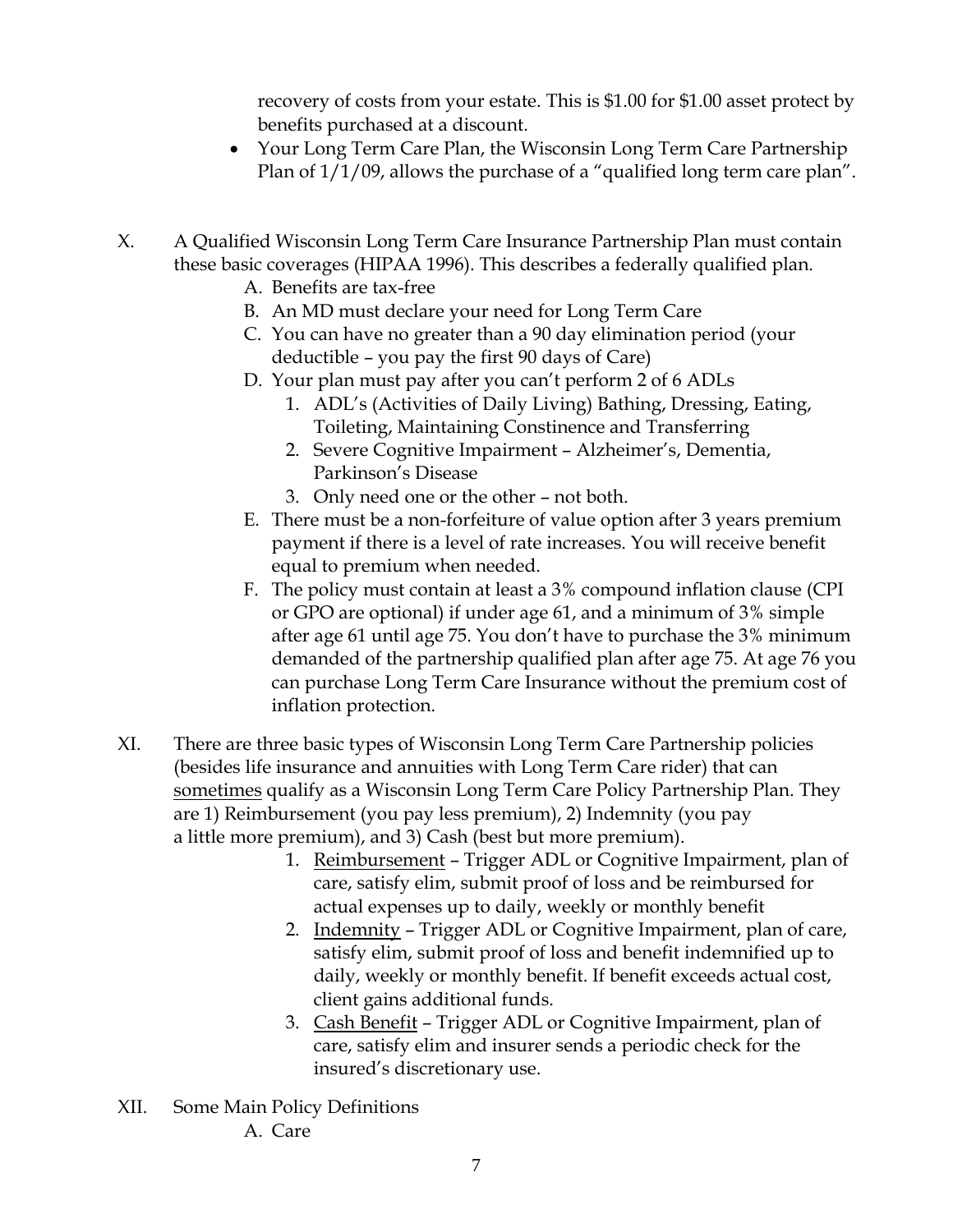- 1. Substantial Assistance (or hands on assistance) which is physical assistance (minimum, moderate, maximum) of another person without which you would not be able to perform the activity of daily living.
- 2. Standby Assistance: The presence of another person within arm's reach of you that is necessary to prevent, by physical intervention, injury to yourself while you are performing the activity of daily living.
- B. Cognitive Impairment (60-85% of all claims for Long Term Care)
	- 1. Severe Cognitive Impairment is a loss or deterioration in intellectually capacity that:
		- Is comparable to (and includes) Alzheimer's disease and similar forms of irreversible dementia: and
		- Is measured by clinical evidence and standardized tests that reliably measure impairment in a person's:
			- Short term or long term memory
			- Orientation as to people, places or time
			- Deductive or abstract reasoning
			- Judgment as it relates to safety awareness
- C. A Plan of Care Needs to be submitted before benefit paid and developed before or after the first day of eligibility for benefit that begins the elimination period. Note: 75% of claims begin at home; a generous modification benefit is advisable.
	- 1. A blueprint that describes needs and services to care for the person needing care. The plan of care will also drive the ancillary benefits of a Long Term Care Insurance policy. Such as assistive devices like grab bars in a bathing or toileting area, wheel chair ramps, etc. If these things are not in a plan of care, the carrier will typically not cover the costs.
	- 2. These are prepared by several different people. Could be hospitable discharge, independent care management of care coordination services associated with a Long Term Care Insurance Policy.
- **XIII. Do you or your family want the Medicaid Long Term Care Plan, or the Class Act Plan, or do you want guaranteed better care where you choose and some protection for your families' assets?**

**"A Qualified Wisconsin Long Term Care plan gives you freedom."**